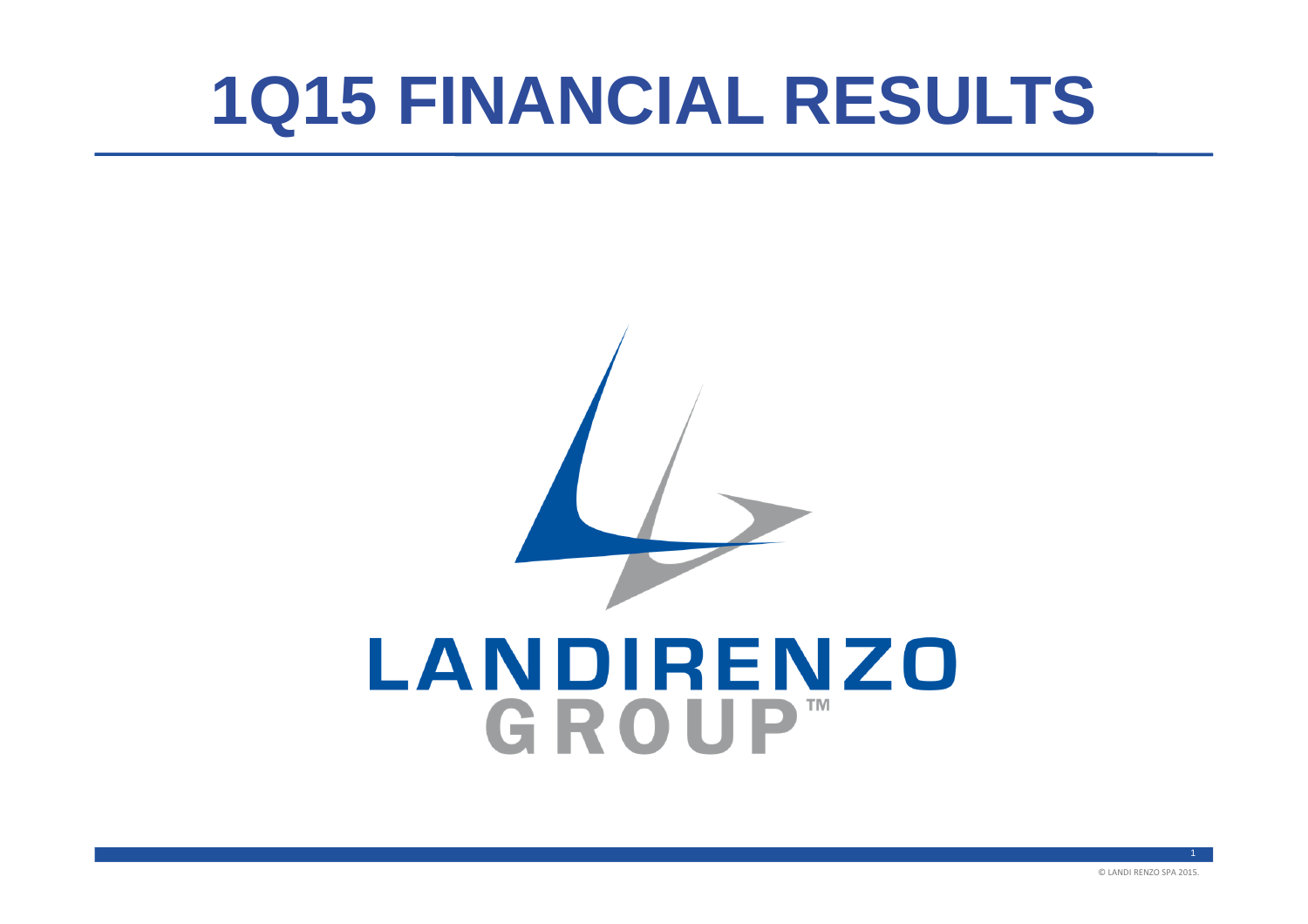# **1Q15 PROFIT&LOSS HIGHLIGHTS**

| (Eur million)                  |         |         |         |         |                |          |
|--------------------------------|---------|---------|---------|---------|----------------|----------|
|                                | Q1 2015 | %       | Q1 2014 | %       | <b>Changes</b> | %        |
| Revenues (goods and services)  | 45.6    |         | 48.1    |         | $-2.6$         | $-5.3%$  |
| Ebitda                         | 0.0     | 0.1%    | 1.5     | 3.2%    | $-1.5$         | $-97.2%$ |
| Amortization, depreciation and |         |         |         |         |                |          |
| impairment losses              | 3.9     | 8.5%    | 3.7     | 7.7%    | 0.2            | 4.1%     |
| <b>Ebit</b>                    | $-3.8$  | $-8.4%$ | $-2.2$  | $-4.6%$ | $-1.6$         | $-73.5%$ |
| Net Profit (Loss) of the Group | $-2.7$  | $-6.0%$ | $-2.4$  | $-5.1%$ | $-0.3$         | $-11.5%$ |
|                                |         |         |         |         |                |          |

**Revenues. OEM** business had good performances that only partially offset the decrease of After Market segment.

**EBITDA** decreases mainly for volume effect and product mix.

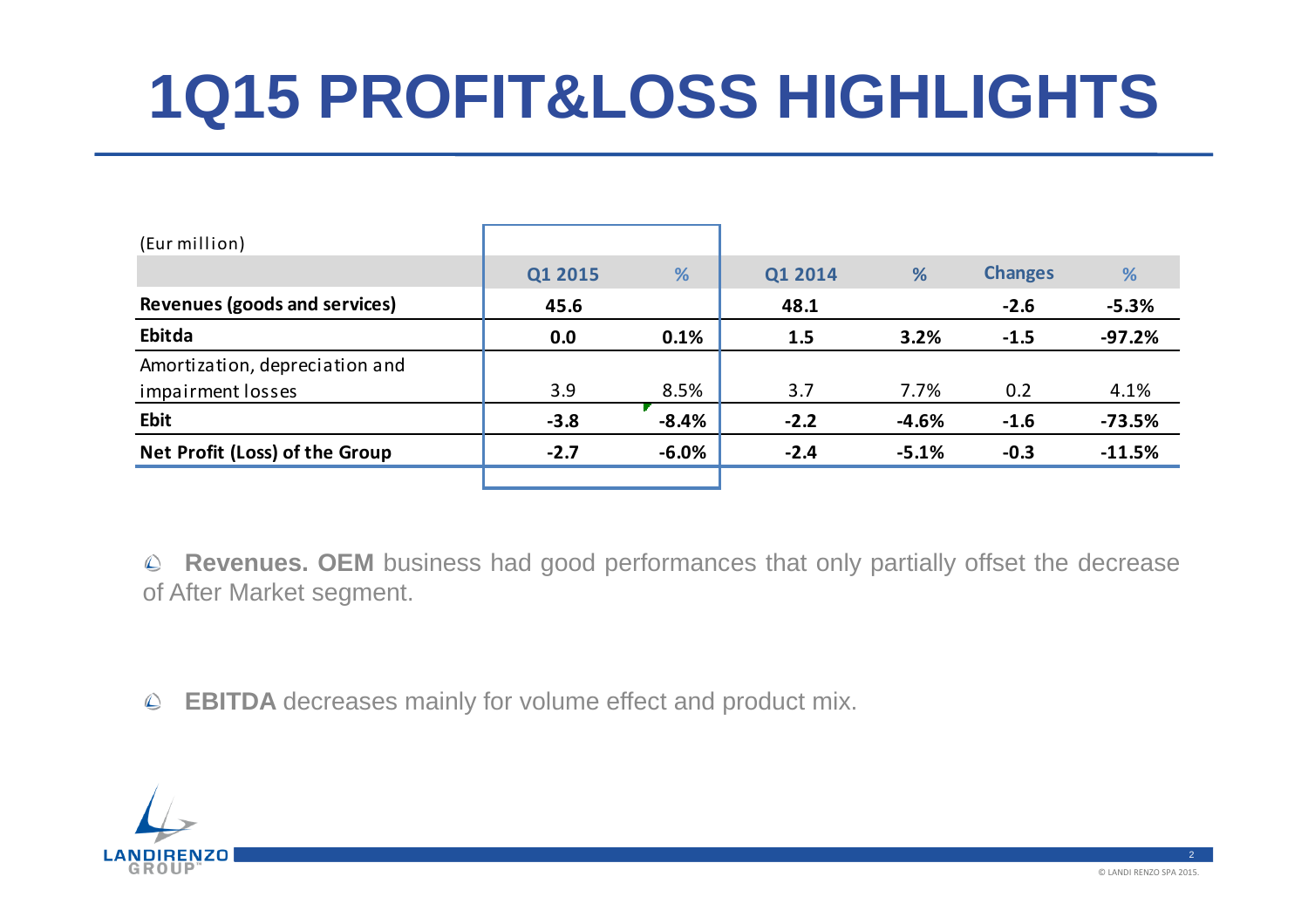# **REVENUES BREAKDOWN**

| (Millions of Euro)                           |         |               |         |               |              |               |
|----------------------------------------------|---------|---------------|---------|---------------|--------------|---------------|
| <b>Geographical distribution of revenues</b> | Q1 2015 | $\frac{0}{2}$ | Q1 2014 | $\frac{9}{6}$ | <b>Delta</b> | $\frac{9}{6}$ |
| Italy                                        | 9.5     | 20.9%         | 10.9    | 22.7%         | $-1.4$       | $-13.0%$      |
| Europa (ex Italy)                            | 21.9    | 48.0%         | 21.7    | 45.2%         | 0.1          | 0.6%          |
| America                                      | 8.0     | 17.6%         | 7.5     | 15.5%         | 0.6          | 7.4%          |
| Asia and rest of the world                   | 6.2     | 13.5%         | 8.0     | 16.6%         | $-1.8$       | $-22.9%$      |
| <b>Total</b>                                 | 45.6    | $100.0\%$     | 48.1    | $100.0\%$     | $-2.6$       | $-5.3%$       |
|                                              |         |               |         |               |              |               |

| (Million of Eur)                                                                  |         |               |         |               |              |                           |
|-----------------------------------------------------------------------------------|---------|---------------|---------|---------------|--------------|---------------------------|
| Distribution of revenues per area of activity                                     | Q1 2015 | $\frac{0}{2}$ | Q1 2014 | $\frac{9}{6}$ | <b>Delta</b> | $\frac{9}{6}$             |
| Gas sector - systems for cars                                                     | 38.0    | 83.5%         | 39.6    | 82.3%         |              | $-1.6 - 4.0\%$            |
| Gas sector - distribution systems                                                 | 4.6     | $10.0\%$      | 5.2     | 10.7%         |              | $-0.6 - 11.4%$            |
|                                                                                   |         |               |         |               |              |                           |
| <b>Total revenues - GAS sector</b>                                                | 42.6    | 93.5%         | 44.7    | 93.0%         | $-2.2$       |                           |
| Other (Alarm systems, Audio, Aquatronics (1),<br>Robotics, Oil and Gas and other) | 3.0     | 6.5%          | 3.4     | 7.0%          |              | $-4.8%$<br>$-0.4 - 12.2%$ |
| <b>Total revenues</b>                                                             |         | 45.6 100.0%   |         | 48.1 100.0%   | $-2.6$       | $-5.3%$                   |

A new criterion for classification of revenues by segment was followed starting from the first half of 2014: this is in line with the logic of the management approach. The current composition shows the LPG and CNG lines in the segment "systems for cars" and includes revenues from sales of compressors for fueling stations, made by the company Safe SpA in the sector "distribution system".

 The segment "Other - (Alarms, Sound, Aquatronica (sold on April 2014), Robotics, Oil&Gas and other)," compared to previousresults, does not include the sale of compressors for fuelling stations, by virtue of the above mentioned reclassification.

## **LANDIRENZO** GROUE

#### GEOGRAPHIC BREAKDOWN

 **Italy** – turnover has decreased mainly due to the flexion in AM business.

**Europe** – revenues in this area are stable due to the positive trend of OEMbusiness.

**America** – the increase is positive particularly in Brasil and Argentinamarket.

**Asia and rest of the world** – the decrease is <sup>a</sup> consequence of negative trend in Far East and South WesternAsian Area.

#### SECTOR BREAKDOWN

**Systems for cars** – the decrease is due to the AM segment partially offset by the good level of revenues of OEM carmakers.

**Distribution systems** – the good performance in South East Asia market partially offsets the lower performance inEastern Europe.

**Other** – the slight decrease in this segment is due mainly to the Oil&Gassector.

3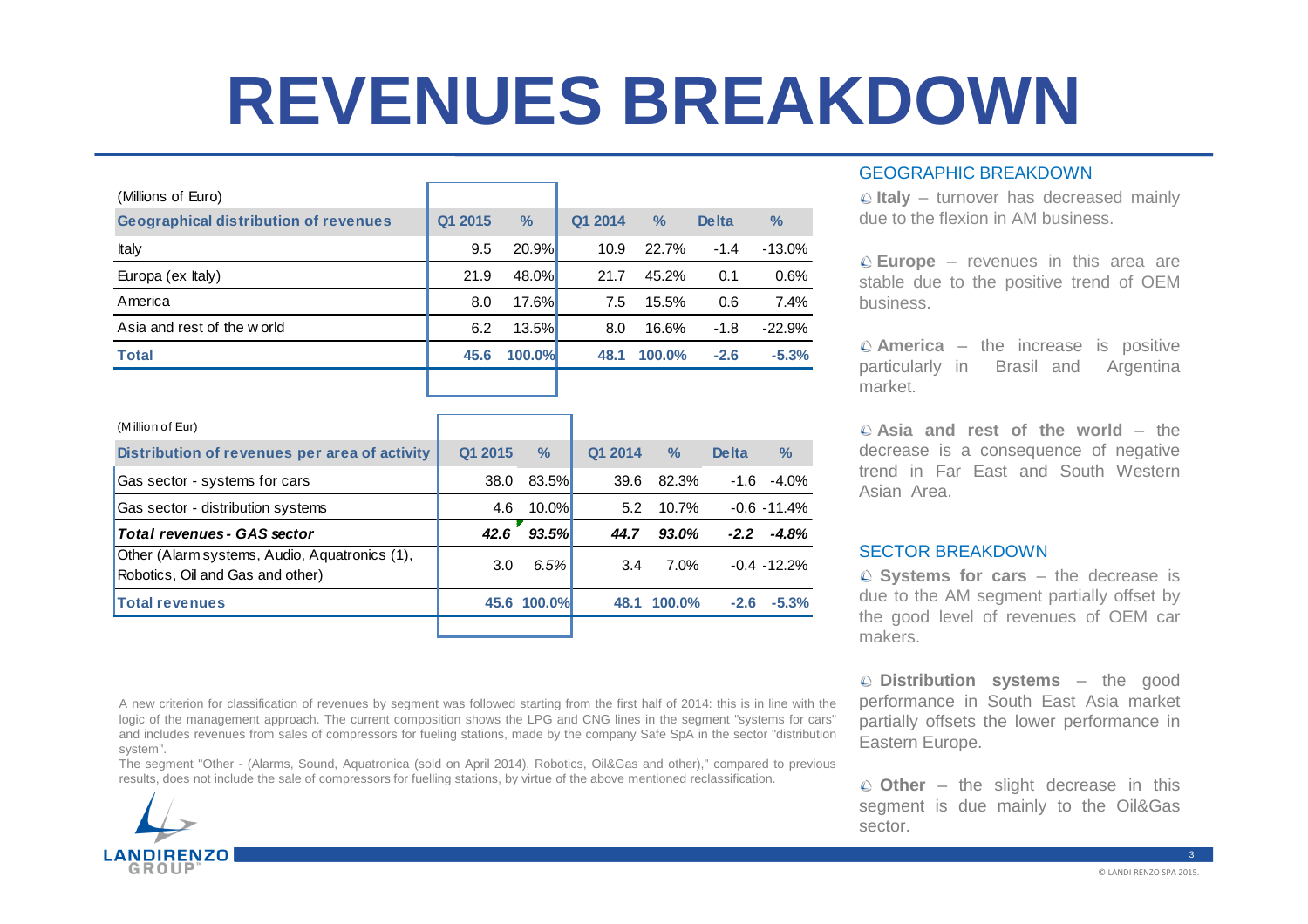# **WORKING CAPITAL**





**Working Capital –** the level is the result, mainly, of the increase of inventories level to support the business of the coming quarters.

4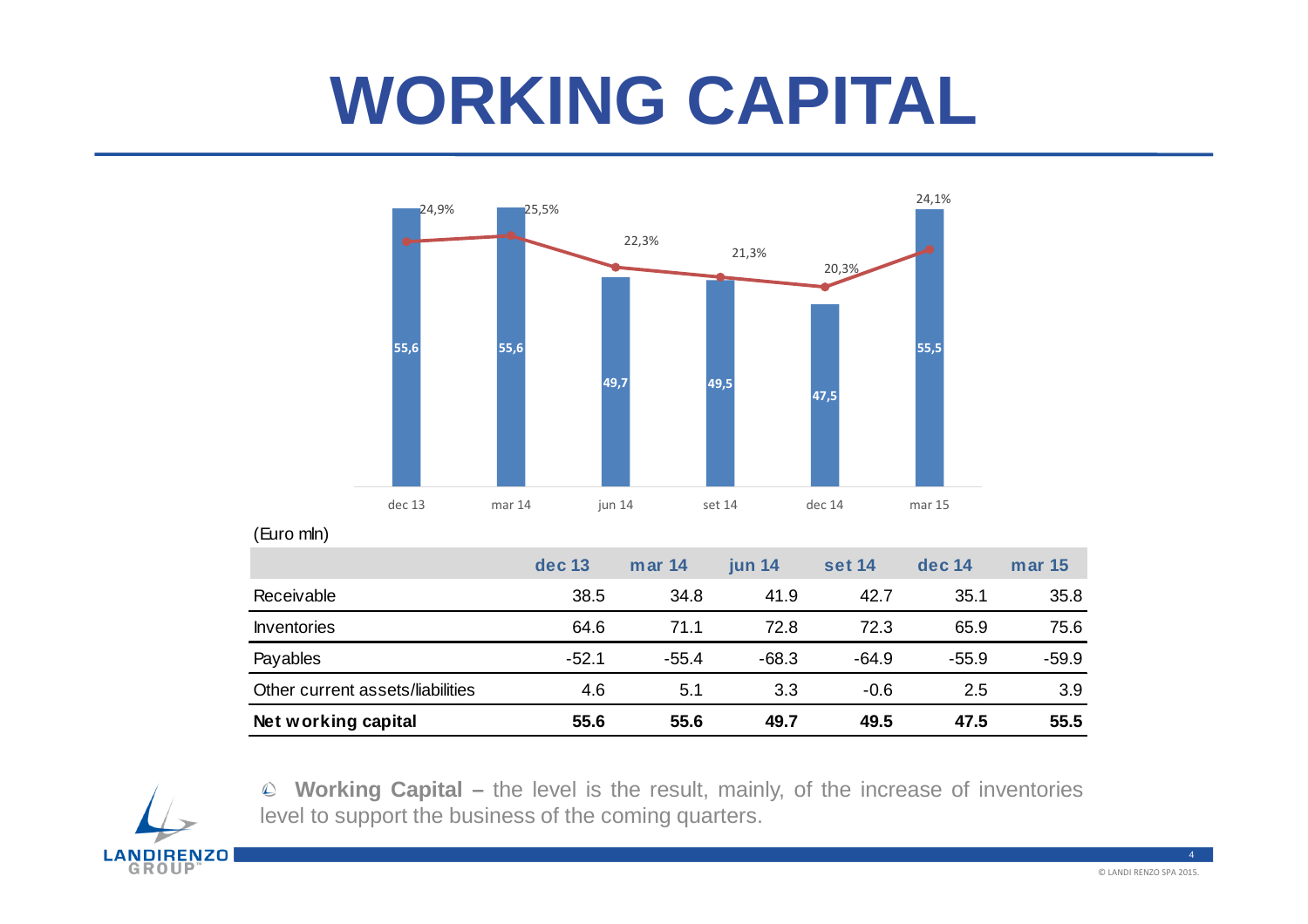# **NET DEBT**



**Net financial position** – the increase is generated mainly by the working capital trend during 1Q15.

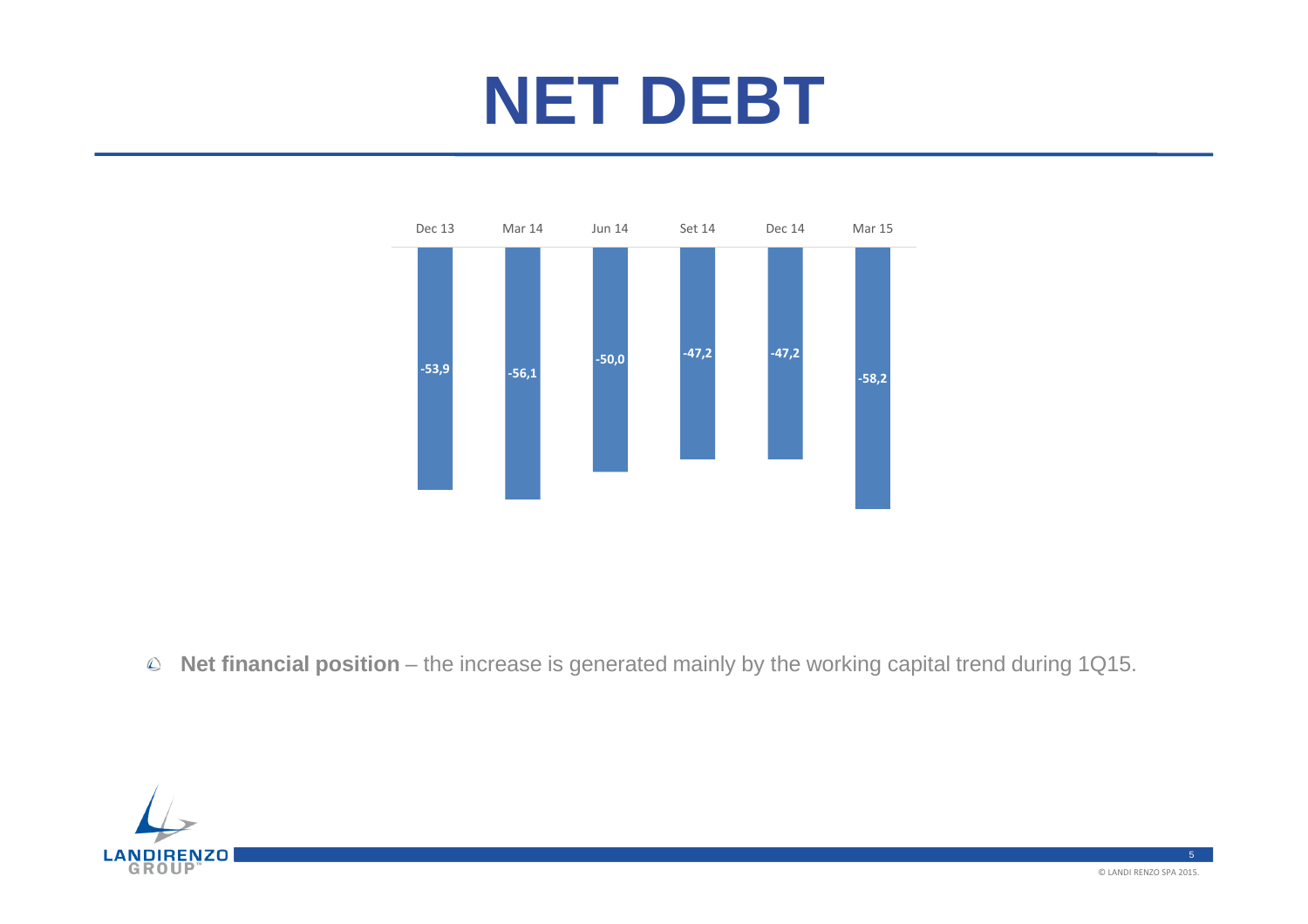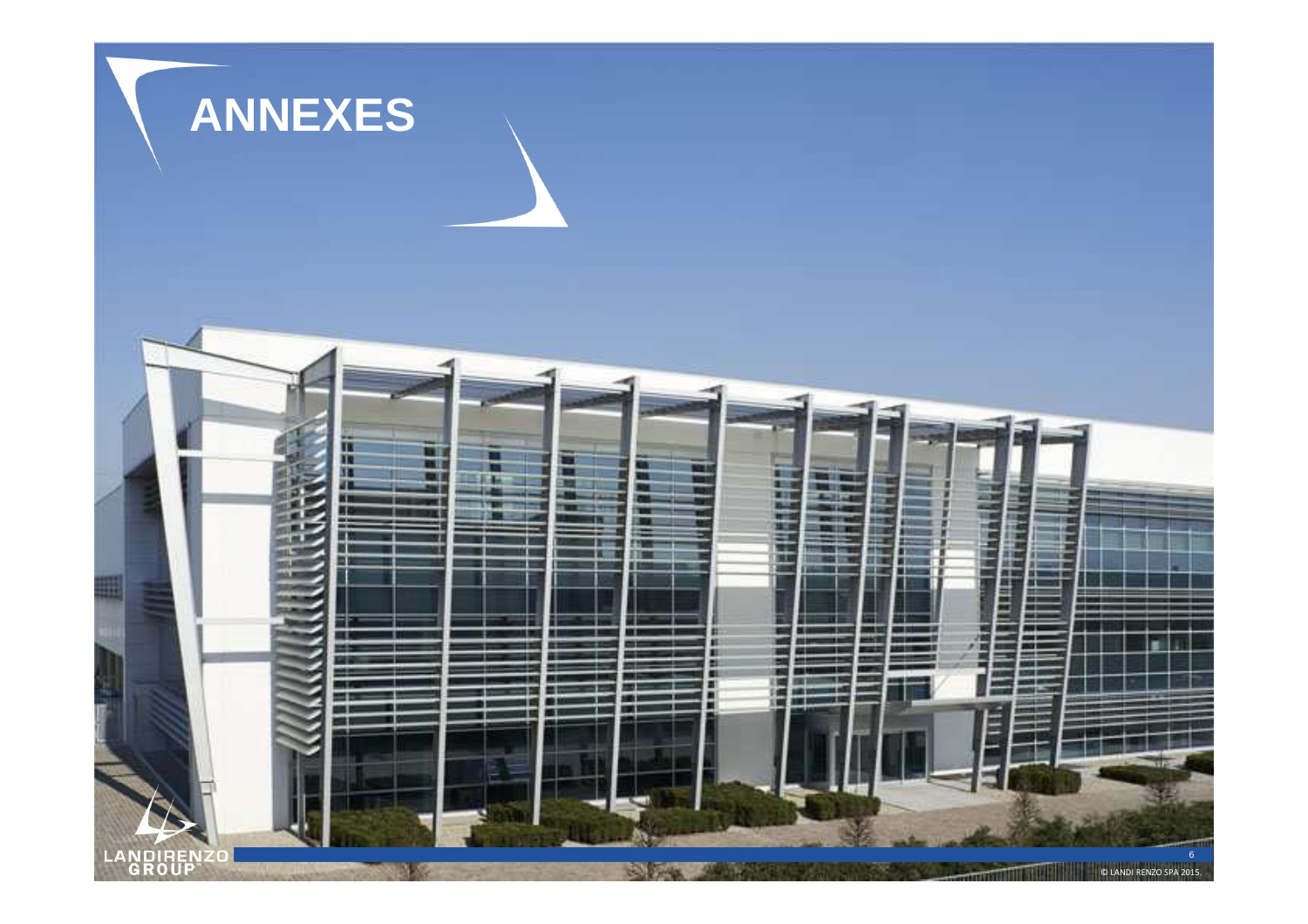## **LANDI RENZO COMPANY PROFILE**

### BOARD OF DIRECTORS

Stefano Landi – President & CEO Giovannina Domenichini – Honorary President Claudio Carnevale - Executive DirectorHerbert Paierl - DirectorAntonia Fiaccadori – DirectorAlessandro Ovi - Indip. DirectorTomaso Tommasi di Vignano – Indip. Director



#### INVESTOR RELATIONS

Investor Relations Contacts:

Pierpaolo Marziali Tel: +39 0522 9433 E-mail: ir@landi.itwww.landi.it

## SHAREHOLDING



#### SHARE INFORMATION

N. of shares outstanding: 112.500.000Price as of 11/05/15 1.025€Capitalization: € 115,31 mlnFTSE Italia STAR

## STOCK VS MARKET



LANDIRENZO

7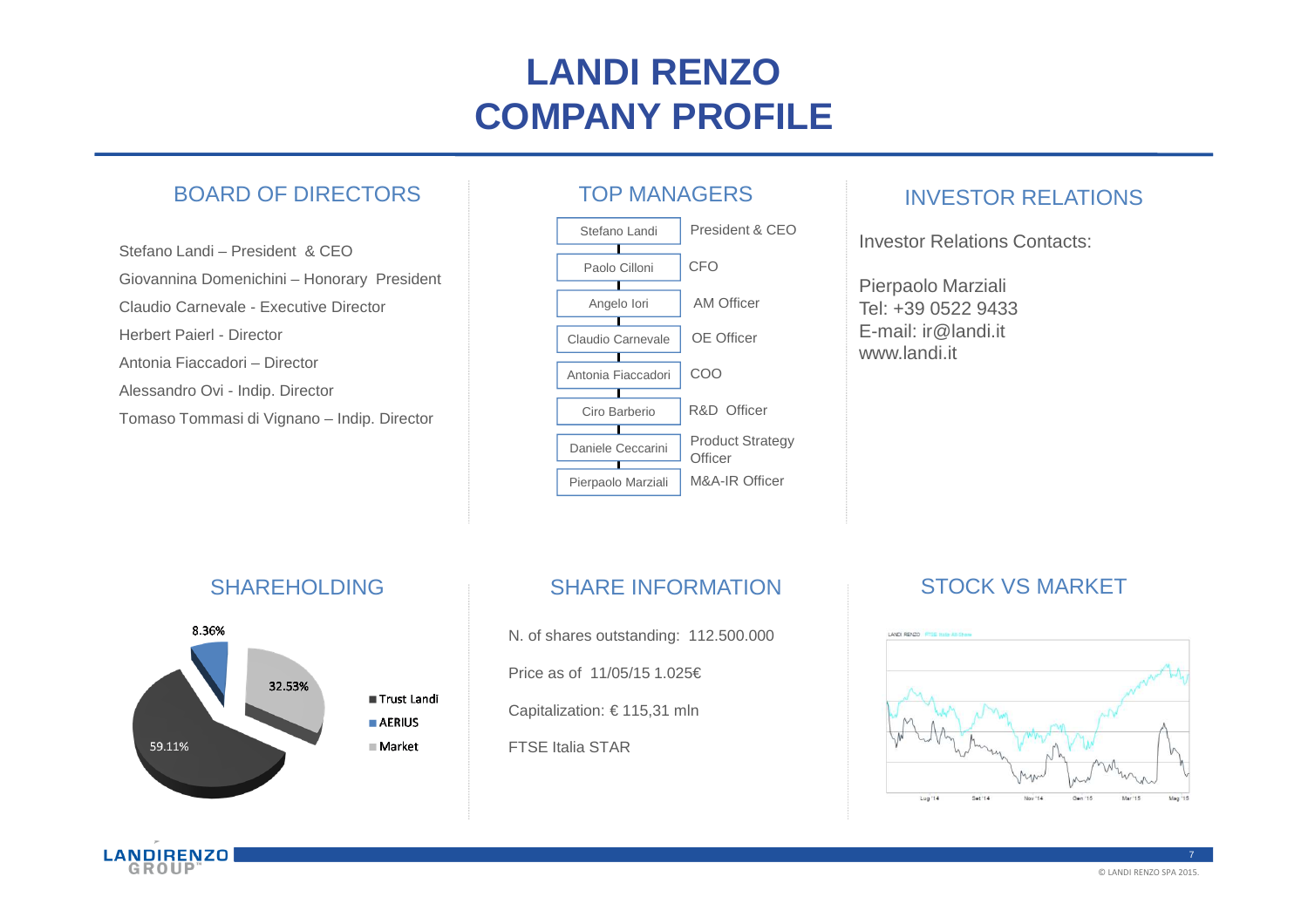## **CONSOLIDATEDBALANCE SHEET**

| (thousands of Euros)                                    |            |            |            |
|---------------------------------------------------------|------------|------------|------------|
| <b>ASSETS</b>                                           | 31/03/2015 | 31/12/2014 | 31/03/2014 |
| Non-current assets                                      |            |            |            |
| Property, plant and equipment                           | 35,191     | 35,277     | 35,180     |
| Development expenditure                                 | 7,121      | 7,101      | 6,435      |
| Goodw ill                                               | 39,942     | 39,942     | 40,190     |
| Other intangible assets with finite useful lives        | 24,288     | 24,637     | 26,035     |
| Equity investments consolidated using the equity method | 491        | 180        |            |
| Other non-current financial assets                      | 788        | 773        | 1,051      |
| Deferred tax assets                                     | 18,493     | 17,247     | 17,275     |
| <b>Total non-current assets</b>                         | 126,314    | 125,157    | 126,166    |
| <b>Current assets</b>                                   |            |            |            |
| Trade receivables                                       | 33,321     | 33,069     | 34,605     |
| Trade receivables - related parties                     | 2,507      | 1,986      | 192        |
| <b>Inventories</b>                                      | 72,862     | 63,269     | 67,216     |
| Contract w orks in progress                             | 2,732      | 2,590      | 3,845      |
| Other receivables and current assets                    | 15,771     | 15,533     | 18,125     |
| Cash and cash equivalents                               | 22,588     | 31,820     | 27,796     |
| <b>Total current assets</b>                             | 149,781    | 148,267    | 151,779    |
| <b>TOTAL ASSETS</b>                                     | 276,095    | 273,424    | 277,945    |
|                                                         |            |            |            |

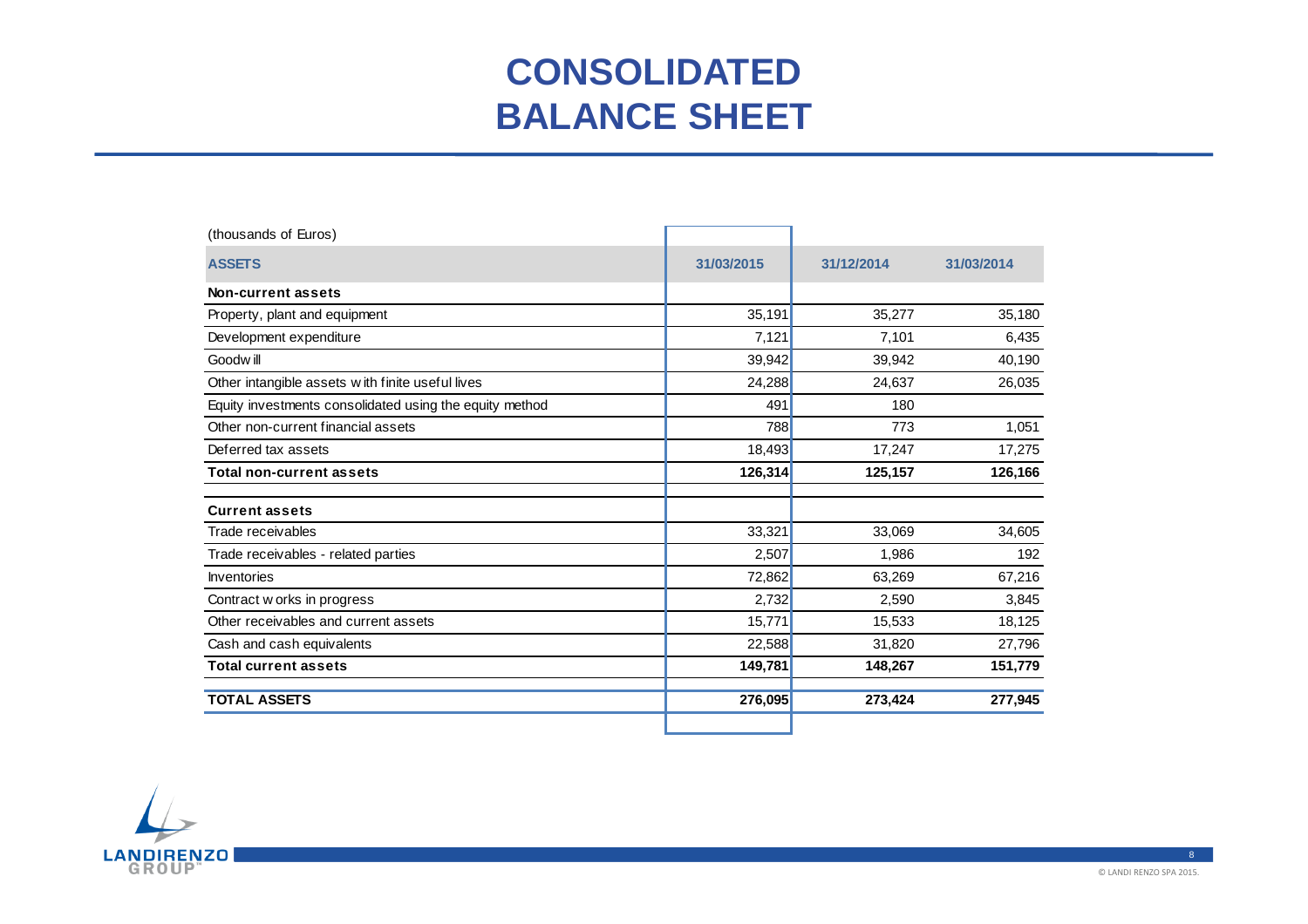## **CONSOLIDATED BALANCE SHEET**

| (thousands of Euros)                                        |            |            |            |
|-------------------------------------------------------------|------------|------------|------------|
| <b>EQUITY AND LIABILITIES</b>                               | 31/03/2015 | 31/12/2014 | 31/03/2014 |
| Group shareholders' equity                                  |            |            |            |
| Share capital                                               | 11,250     | 11,250     | 11,250     |
| Other reserves                                              | 96,688     | 98,018     | 97,648     |
| Profit (loss) of the period                                 | $-2,754$   | $-1.783$   | $-2,501$   |
| Total equity attributable to the shareholders of the parent | 105,184    | 107,485    | 106,397    |
| Minority interests                                          | 725        | 591        | 476        |
| <b>TOTAL EQUITY</b>                                         | 105,909    | 108,076    | 106,873    |
| <b>Non-current liabilities</b>                              |            |            |            |
| Non-current bank loans                                      | 26,645     | 26,171     | 11,405     |
| Other non-current financial liabilities                     | 1,178      | 1,178      | 661        |
| Provisions for risks and charges                            | 5,234      | 5,055      | 6,328      |
| Defined benefit plans                                       | 3,827      | 3,818      | 3,850      |
| Deferred tax liabilities                                    | 8,615      | 8,417      | 8,657      |
| <b>Total non-current liabilities</b>                        | 45,499     | 44,639     | 30,901     |
| <b>Current liabilities</b>                                  |            |            |            |
| Bank overdrafts and short-term loans                        | 52,847     | 51,580     | 71,780     |
| Other current financial liabilities                         | 137        | 137        | 31         |
| Trade payables                                              | 58,382     | 54,632     | 54,688     |
| Trade payables - related parties                            | 1,493      | 1,304      | 684        |
| <b>Tax liabilities</b>                                      | 2,344      | 4,492      | 3,808      |
| Other current liabilities                                   | 9,484      | 8,564      | 9,180      |
| <b>Total current liabilities</b>                            | 124,687    | 120,709    | 140,171    |
| <b>TOTAL LIABILITIES AND EQUITY</b>                         | 276,095    | 273,424    | 277,945    |
|                                                             |            |            |            |

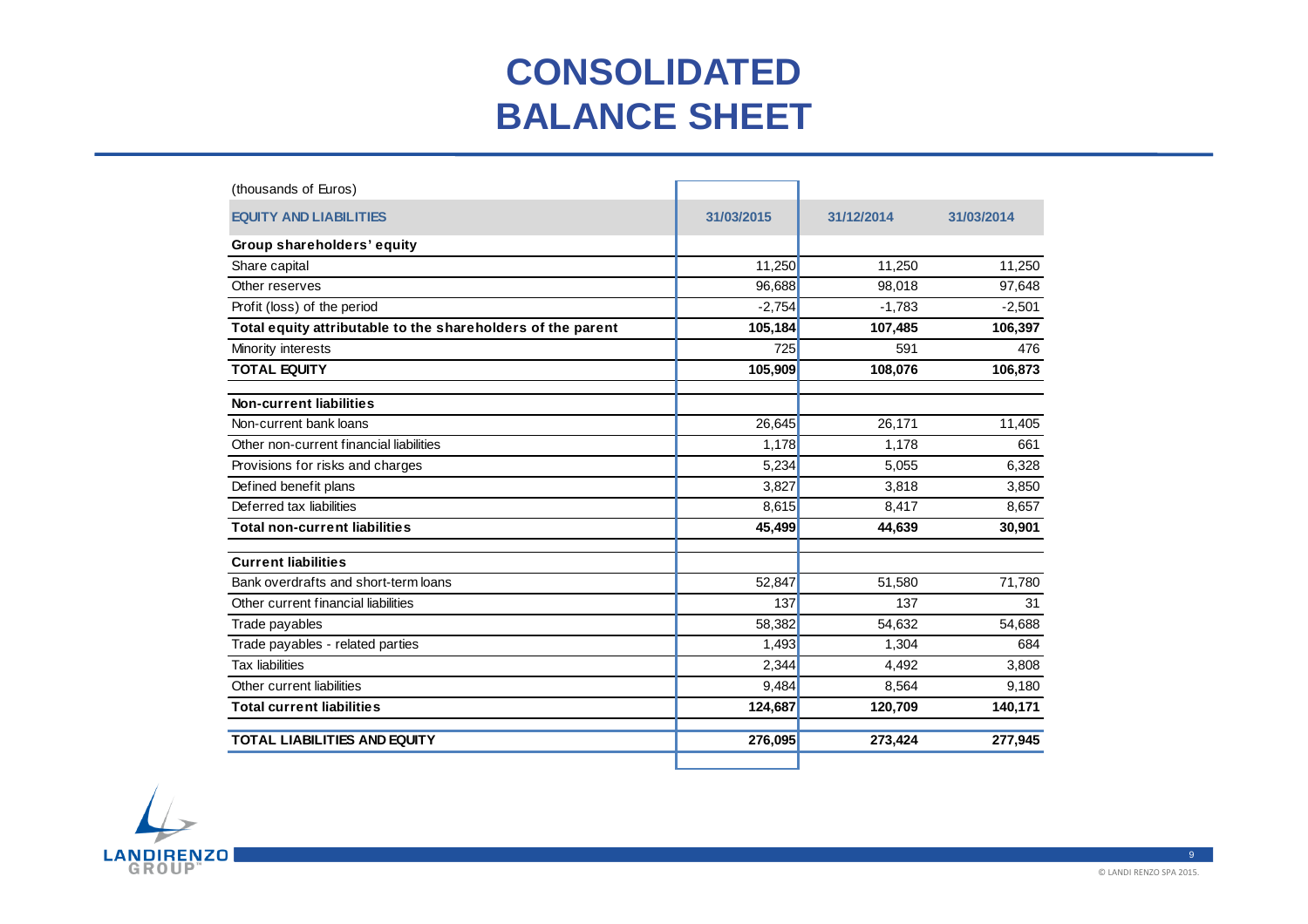# **CONSOLIDATED PROFIT&LOSS**

| (thousands of Euros)                                                         |            |            |
|------------------------------------------------------------------------------|------------|------------|
| <b>INCOME STATEMENT</b>                                                      | 31/03/2015 | 31/03/2014 |
| Revenues (goods and services)                                                | 45,466     | 47,740     |
| Revenues (goods and services)- related parties                               | 92         | 383        |
| Other revenue and income                                                     | 220        | 224        |
| Cost of raw materials, consumables and goods and change in inventories       | $-19,852$  | $-20,518$  |
| Costs for services and use of third party assets                             | $-13,658$  | $-14,270$  |
| Costs for services and use of third party assets - related parties           | $-669$     | $-578$     |
| Personnel expenses                                                           | $-10,929$  | $-10,645$  |
| Accruals, impairment losses and other operating expenses                     | $-627$     | $-819$     |
| <b>Gross Operating Profit</b>                                                | 43         | 1,517      |
| Amortization, depreciation and impairment losses                             | $-3,878$   | $-3,727$   |
| <b>Net Operating Profit</b>                                                  | $-3,835$   | $-2,210$   |
| Financial income                                                             | 115        | 116        |
| <b>Financial expenses</b>                                                    | $-799$     | $-1,041$   |
| Gains (losses) on exchange rate                                              | 1,024      | 167        |
| Gains (losses) on equity investments consolidated using the equity method    | Δ          |            |
| Profit (Loss) before tax                                                     | $-3,491$   | $-2,968$   |
| Current and deferred taxes                                                   | 774        | 531        |
| Profit (loss) of the period for the Group and minority interests, including: | $-2,717$   | $-2,437$   |
| Minority interests                                                           | 37         | 64         |
| Profit (Loss) of the period for the Group                                    | $-2,754$   | $-2,501$   |
|                                                                              |            |            |
| Basic earnings (loss) per share (calculated on 112,500,000 shares)           | $-0.0245$  | $-0.0222$  |
|                                                                              |            |            |
| Diluted earnings (loss) per share                                            | $-0.0245$  | $-0.0222$  |
|                                                                              |            |            |